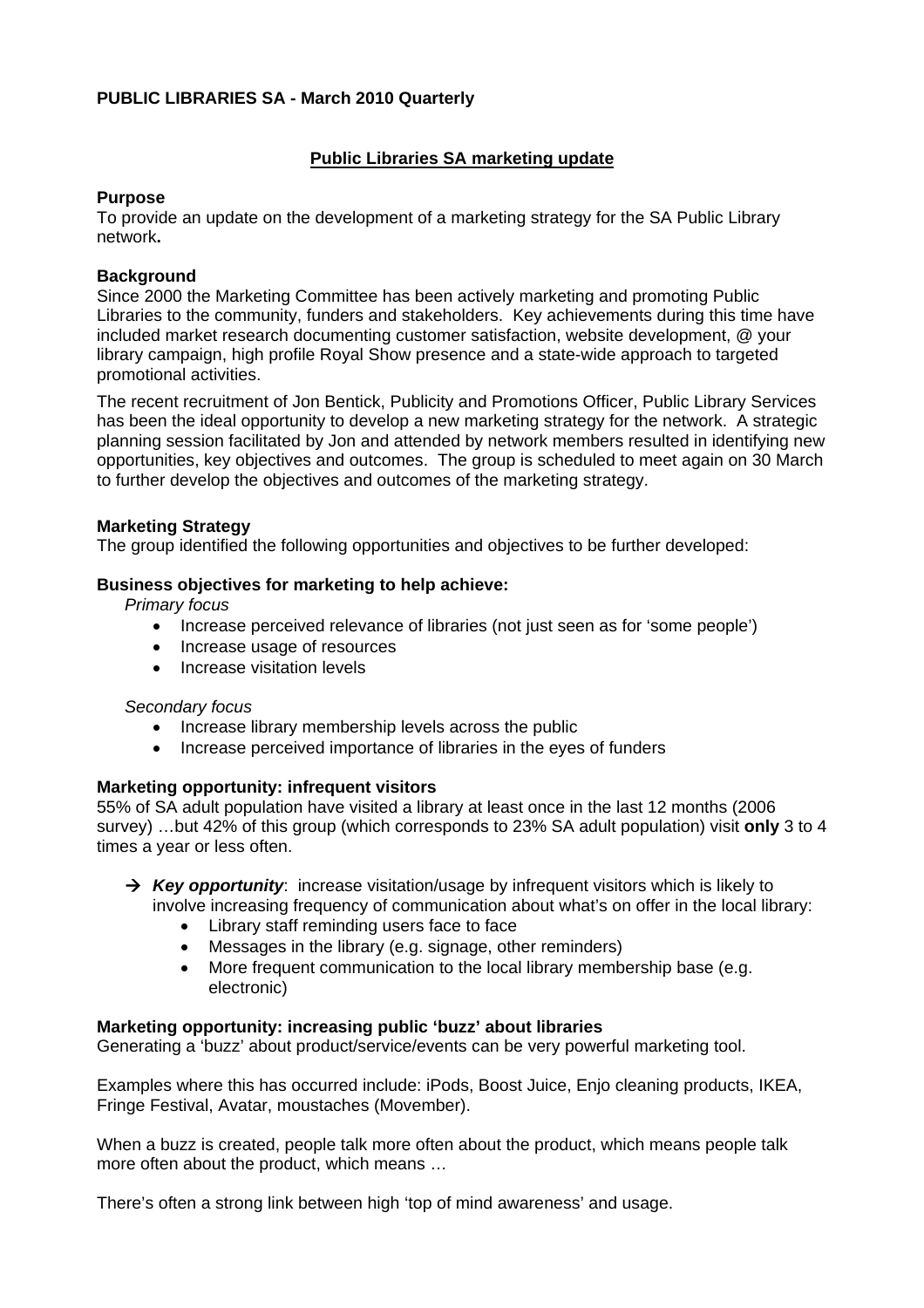Whilst there may be a buzz about libraries amongst some library users/circles, there appears to be little buzz in the 'mainstream'.

→ Key opportunity: generate a buzz amongst the public about public libraries and what they offer:

- Likely to increase usage from current users (particularly infrequent visitors/users)
- Likely to increase membership levels (convert 'fence sitters' to becoming library members)

## **Marketing areas identified by the Marketing Committee for further development**

### **1. Media/communication/PR**

- Develop a media release strategy to proactively seek media coverage
- Develop communication plan for online resources (e.g. mags such as Boomer etc)
- Use library story in LGA's "Out of the Ordinary" series
- Develop a generic e-newsletter template/functionality for libraries currently without one
- Develop high profile annual library design poster competition (like Fringe poster competition) that could also be used for library card designs
- Develop key messages and 'brand positioning' for the Public Library Network

## **2. Staff development**

- Develop Best Practice customer service standards (e.g. suggestive selling "Would you like fries with that?") and for these to become part of standard behaviour in libraries
- Develop online resource for the intranet for marketing techniques/ templates and how to use these tools
- Develop promotional kit for PressDisplay (housed on intranet) that libraries can access. Kits for other promoting other library products/services should be developed too
- Develop format so that training courses can be delivered online (e.g. good for country libraries)…see what other states are doing here
- Some Marketing Committee members to attend Customer Service Committee meetings

# **3. Programs**

- Develop lifestyle program leveraging private and public partnerships that is based on library card that allows us to simultaneously:
	- o build a buzz about libraries
	- o educate non-users about benefits of libraries
	- o reward current library users
- Develop major life transitions packs (e.g. new retirees packs)

### **4. Funders/research**

- Treat funders like customers are we meeting their needs? (i.e. conduct research with funders)
- This issue will need further collaboration with PLSA
- PLSA to meet and nominate a representative

Developing a branding logo for all libraries (to be used in addition to existing signage) has also been discussed to help the public identify where libraries are in their local area (i.e. logo would function in similar way that the Australia Post 'P' logo identifies post offices). How does Network feel about this idea? Could consensus be achieved across the Network on the idea itself and any one logo?

The Marketing Committee chaired by Kimberley Hargrave, welcomes comments and feedback on the marketing strategy.